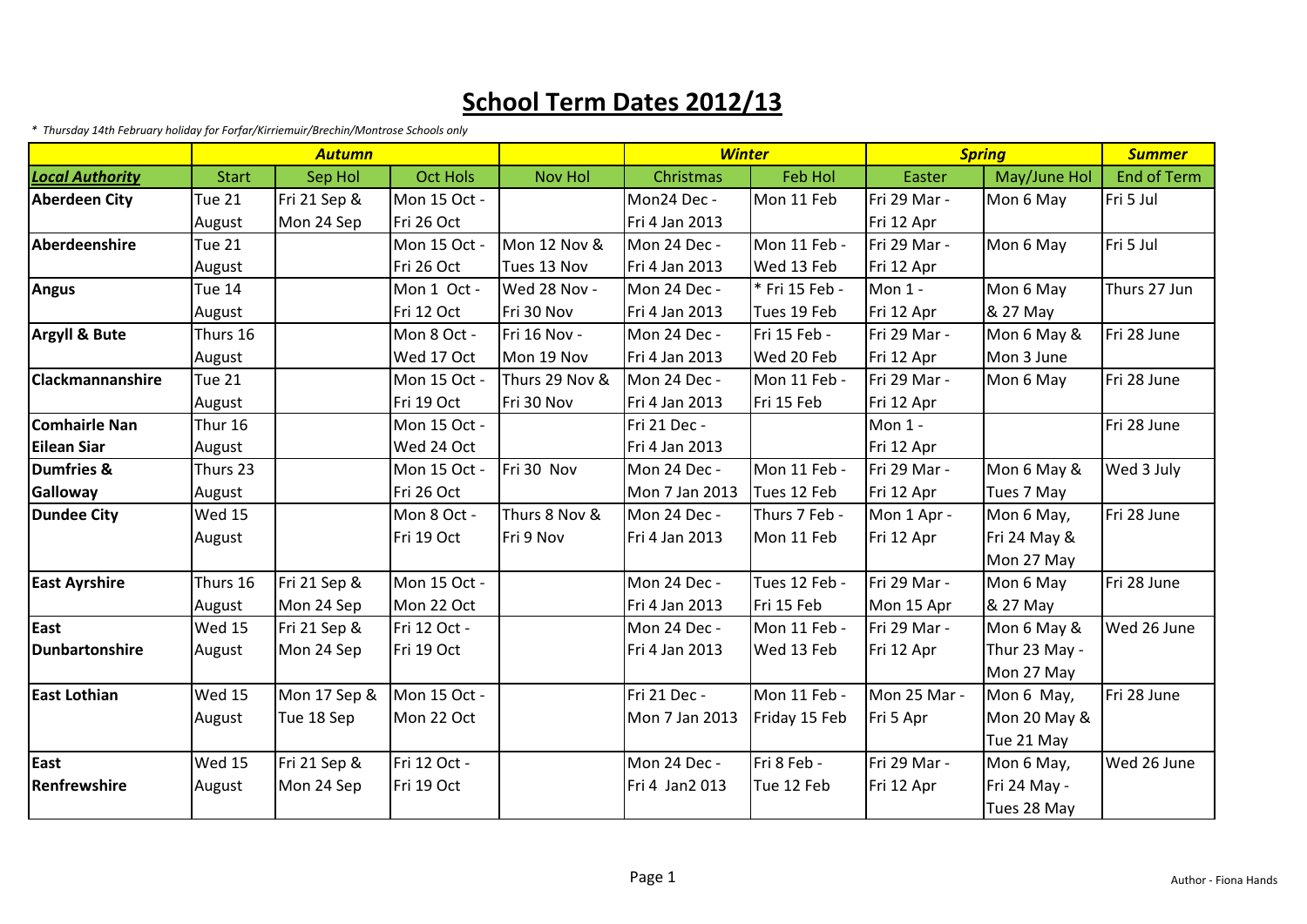|                        | <b>Autumn</b> |             |                       |                | <b>Winter</b>  |                | <b>Spring</b>  |                    | <b>Summer</b>      |
|------------------------|---------------|-------------|-----------------------|----------------|----------------|----------------|----------------|--------------------|--------------------|
| <b>Local Authority</b> | <b>Start</b>  | Sep Hol     | <b>Oct Hols</b>       | <b>Nov Hol</b> | Christmas      | <b>Feb Hol</b> | Easter         | May/June Hol       | <b>End of Term</b> |
| <b>Edinburgh City</b>  | <b>Wed 15</b> | Mon 17 Sep  | Fri 12 Oct            |                | Thurs 20 Dec - | Fri 8 Feb -    | Fri 22 Mar -   | Mon 6 May -        | Fri 28 June        |
|                        | August        |             | Tues 23 Oct           |                | Mon 7 Jan 2013 | Fri 15 Feb     | Mon 8 Apr &    | Mon 20 May &       |                    |
|                        |               |             |                       |                |                |                | Mon 15 Apr     | Tue 21 May         |                    |
| <b>Falkirk</b>         | Mon 20        | 10-Sep      | Mon 15 Oct - Mon 12 & |                | Mon 24 Dec -   | Fri 15 Feb -   | Fri 29 Mar -   | Mon 6 May          | Mon 1 Jul          |
|                        | August        |             |                       | Tues 13 Nov    | Mon 4 Jan 2013 | Mon 18 Feb     | Fri 12 Apr     |                    |                    |
|                        |               |             |                       |                |                |                |                |                    |                    |
| Fife                   | Mon 13        |             | Mon 8 Oct -           |                | Mon 24 Dec -   | Thur 14 Feb -  | Fri 29 Mar -   | Mon 6 May          | Mon 1 Jul          |
|                        | August        |             | Fri 19 Oct            |                | Fri 4 Jan 2013 | Fri 15 Feb     | Fri 12 Apr     | Mon 3 June         |                    |
| <b>Glasgow City</b>    | <b>Mon 13</b> | Fri 21 &    | Mon 15 Oct -          |                | Mon 24 Dec -   | Mon 11 Feb &   | Mon 1 Apr -    | Mon 6 May          | Wed 26 June        |
|                        | August        | Mon 24 Sep  | Fri 19 Oct            |                | Fri 4 Jan 2013 | Tues 12 Feb    | Fri 12 Apr     |                    |                    |
| <b>Highland</b>        | <b>Mon 13</b> |             | Fri 5 Oct -           |                | Thurs 20 Dec - | Wed 13 -       | Thurs 28 Mar - | Mon 6 May          | Fri 28 June        |
|                        | August        |             | Tues 23 Oct           |                | Mon 7 Jan      | Fri 15 Feb     | Mon 15 Apr     |                    |                    |
| Inverclyde             | Mon 13        | Mon 3 Sept  | Mon 15 Oct -          |                | Mon 24 Dec -   | Mon 11 Feb &   | Fri 29 Mar -   | Mon 6 May &        | Wed 26 June        |
|                        | August        |             | Fri 19 Oct            |                | Fri 4 Jan 2013 | Tues 12 Feb    | Fri 12 Apr     | Fri 31 May -       |                    |
|                        |               |             |                       |                |                |                |                | Mon 3 June         |                    |
| Midlothian             | Mon 20        | Fri 14 Sept | Fri 12 Oct -          |                | Fri 21 Dec -   | Fri 8 Feb -    | Fri 22 Mar -   | Mon 20 May         | Fri 28 June        |
|                        | August        | Mon 17 Sept | Mon 22 Oct            |                | Fri 4 Jan 2013 | Thurs 14 Feb   | Fri 4 Apr      |                    |                    |
| <b>Moray</b>           | Mon 20        |             | Mon 15 Oct -          |                | Fri 21 Dec -   | Fri 15 &       | Fri 29 Mar -   | Mon 6 May -        | Fri 5 Jul          |
|                        | August        |             | Fri 26 Oct            |                | Fri 4 Jan 2013 | Mon 18 Feb     | Fri 12 Apr     | 16 & 17 May        |                    |
| North Ayrshire -       | Wed 1 -       | Mon 17 Sept | Mon 15 Oct -          | Fri 9 Nov-     | Mon 24 Dec -   | Mon 11 Feb -   | Fri 29 Mar -   | <b>Mon 6 &amp;</b> |                    |
| (Except Arran)         | Fri 15 Aug    |             | Fri 19 Oct            | Mon 12 Nov     | Fri 4 Jan 2013 | Tues 12 Feb    | Fri 12 Apr     | 24&27 May          |                    |
| North Ayrshire -       | Wed 1 -       | Mon 17 Sept | Mon 8 Oct -           | Mon 12 Nov     | Mon 24 Dec -   | Mon 11 Feb -   | Fri 29 Mar -   | Fri 3 May -        |                    |
| (Arran Only)           | Fri 15 Aug    |             | Fri 19 Oct            |                | Fri 4 Jan 2013 | Tues 12 Feb    | Fri 12 Apr     | Mon 6 May          |                    |
| <b>North</b>           | Tues 14       | Fri 21 Sept | Mon 15 Oct -          | Mon 19 Nov     | Mon 24 Dec -   | Mon 11 Feb -   | Fri 29 Mar -   | Mon 6 May          | Thurs 27 June      |
| Lanarkshire            | August        | Mon 24 Sept | Fri 19 Oct            |                | Fri 4 Jan 2013 | Tues 12 Feb    | Fri 12 Apr     |                    |                    |
| <b>Orkney</b>          |               |             | 15 Oct -              |                | Mon 24 Dec -   | 6 Feb -        | 01-Apr         | Mon 6 May          | Fri 28 June        |
|                        |               |             | 26-Oct                |                | Fri 4 Jan 2013 | 07-Feb         | 12-Apr         | Tues 7 May         |                    |
| Perth &                | Mon 13        |             | Mon 8 Oct -           |                | Mon 24 Dec -   | Thurs 21 Feb   | Fri 29 Mar -   | Mon 6 May          | Thurs 27 June      |
| <b>Kinross</b>         | August        |             | Fri 19 Oct            |                | Fri 4 Jan 2013 | Fri 22 Feb     | Fri 12 Apr     |                    |                    |
| Renfrewshire           | Mon 13        | Fri 21 Sept | Mon 15 Oct -          | Fri 30 Nov     | Mon 24 Dec -   |                | Fri 29 Mar -   | Mon 6 May          | Thurs 27 June      |
|                        | August        | Mon 24 Sept | Fri 19 Oct            |                | Fri 4 Jan 2013 |                | Fri 12 Apr     | 23&27 May          |                    |